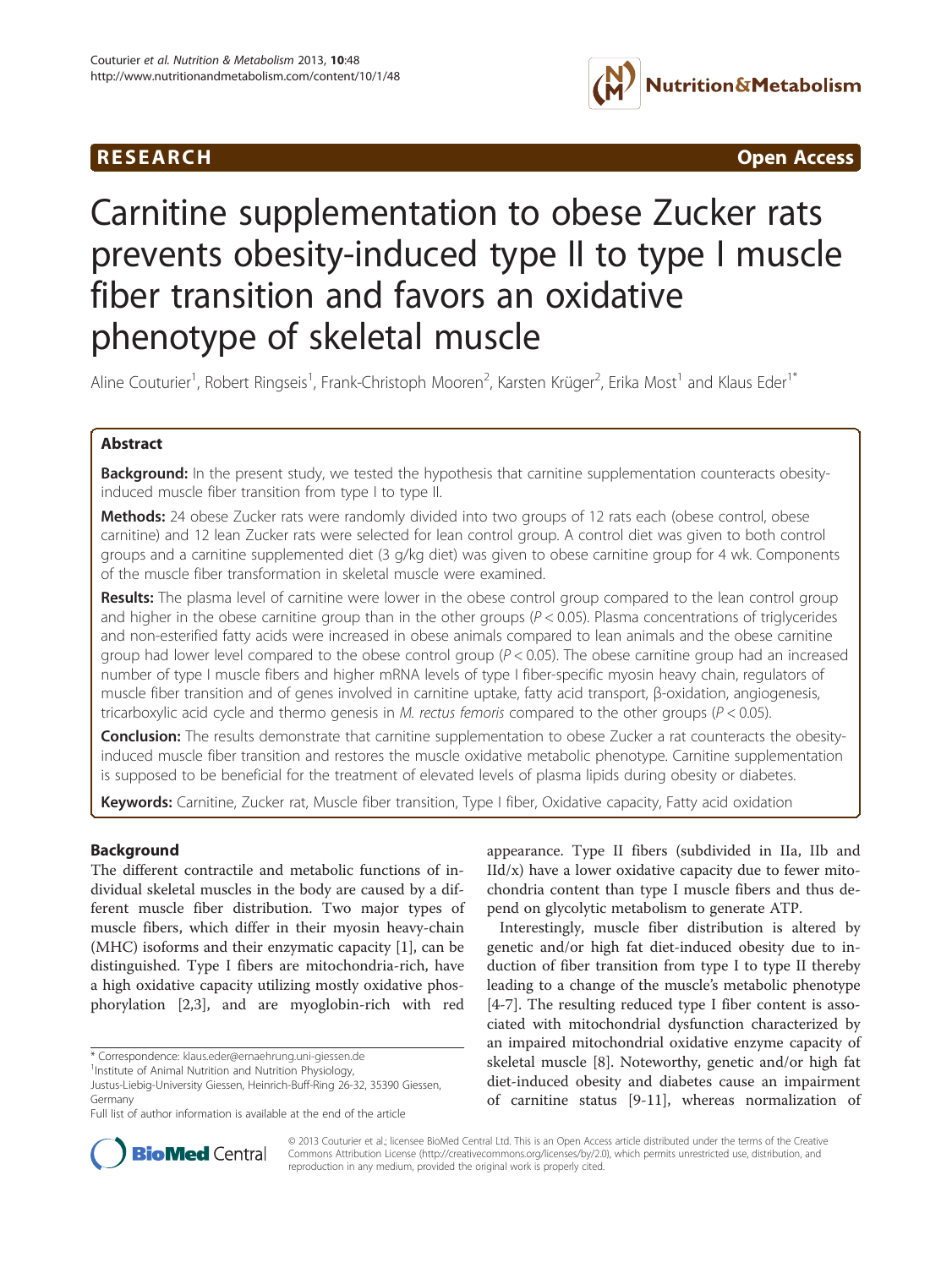carnitine status due to carnitine supplementation reverses mitochondrial dysfunction under these conditions [[4,9,10,12,13\]](#page-9-0). At large, these findings indicate that carnitine supplementation through normalizing carnitine status is able to prevent type I to type II fiber transition and thereby the metabolic shift from oxidative to glycolytic of skeletal muscle under unloading conditions or metabolic stress.

Obesity- and diabetes-induced type I to type II fiber transition and decreases of oxidative capacity of skeletal muscle has been explained by down-regulation of peroxisome proliferator-activated receptor γ, coactivator-1α ( $PGC-1\alpha$ ) and peroxisome proliferator-activated receptor δ (PPARδ) [\[4,9,14\]](#page-9-0). Both, PGC-1α and PPARδ are critical regulators of genes involved in type II to type I fiber transition, mitochondrial biogenesis, cellular and mitochondrial fatty acid uptake, β-oxidation, carnitine uptake, tricarboxylic acid cycle, respiratory chain, and angiogenesis [\[15](#page-9-0)-[20\]](#page-10-0). Due to these functions PPARδ and PGC-1α are typically higher expressed in oxidative type I muscle fibers than in glycolytic type II muscle fibers [[15,](#page-9-0)[21\]](#page-10-0). Interestingly, carnitine supplementation was reported to increase expression of PGC-1α and PPARδ in rodent models of unloading [\[4](#page-9-0)], and genetic and dietinduced obesity and diabetes [[10\]](#page-9-0). Based on these observations we hypothesized that carnitine supplementation through inducing PGC-1α and PPARδ in skeletal muscle counteracts obesity and/or diabetes-induced muscle fiber transition from type I to type II and restores the muscle fiber distribution and the muscle oxidative metabolic phenotype observed during non-obese and nondiabetic states. As a model object we used obese Zucker rats, an established genetic model of obesity, insulin resistance, and metabolic syndrome, which were fed either a carnitine supplemented or a control diet with a low native carnitine concentration for 4 wk. Lean Zucker rats served as healthy non-obese and non-diabetic controls.

## Methods

#### Animals and housing

24 male obese (fa/fa) Zucker rats (Crl:ZUC-Lepr<sup>ta</sup>; Charles River, France) were randomly divided in two groups of 12 rats each. They had an initial body weight of  $357 \pm 4$  (mean  $\pm$  SEM) g and aged 8–10 weeks. In addition, 12 male heterozygous lean (fa/+) Zucker rats were used for the lean control group. They were also 8– 10 weeks old and had an initial body weight of  $271 \pm 3$ (mean ± SEM) g. The rats were kept in Macrolon cages in a controlled environment with a 12-h light–dark cycle. All experimental procedures followed established guidelines for the care and handling of laboratory animals and were approved by the local Animal Care and Use Committee.

#### Diets and feeding

The rats received two different semi-purified diets which were composed according to the recommendations of the American Institute of Nutrition (AIN)-93G [\[22](#page-10-0)]. The first diet, which contained no carnitine supplement and had a very low carnitine concentration of below < 5 mg carnitine/kg diet, was given to the lean control and the obese control group. The second diet containing 3 g carnitine/kg diet was given to the obese carnitine group. Both diets contained (g/kg diet): corn starch, 530; casein, 200; saccharose, 100; soybean oil, 70; cellulose, 50; minerals, 30; vitamins, 20. Carnitine was added to the obese carnitine diet at the expense of corn starch. The diets were prepared by mixing the dry components and subsequent pelleting using a standard pelleting device (Kahl Laborpressanlage Typ 14–175; Reinbek, Germany). Feed and water was available ad libitum and feed intake was recorded every week during the 28 days of the experiment.

## Sample collection

The rats of all groups were decapitated under  $CO<sub>2</sub>$ anesthesia. Blood samples were taken into EDTA polyethylene tubes (Sarstedt, Nürnbrecht, Germany) and plasma was collected by centrifugation  $(1,100 \times g)$ ; 10 min, 4°C). M. rectus femoris was excised, immediately snap-frozen with liquid nitrogen and stored at −80°C pending analysis.

## Muscle fiber typing

For muscle fiber typing serial cross-sections of 30 μm thickness from M. rectus femoris were prepared using a cryostat microtome at −25°C and muscle fibers were identified by their different inactivation of myofibrillar actomyosin ATPase during acid preincubation, using a modified method according to Hämäläinen and Pette [[23\]](#page-10-0), as recently described [[24](#page-10-0)].

#### Determination of plasma lipids

The concentration of triglycerides in plasma was determined using enzymatic reagent kits (refs. 157609990314 and 113009990314) [[25\]](#page-10-0). Concentration of non-esterified fatty acids (NEFA) in plasma was measured using the NEFA kit from Wako Chemicals (ref. RD291001200R).

#### Determination of carnitine levels in plasma and muscle

Tandem mass spectrometry was used for determining the concentrations of free carnitine and acetyl carnitine in plasma and muscle. Total carnitine was calculated as the sum of free carnitine and acetyl-carnitine. Deuterated carnitine-d3 (Cambridge Isotype Laboratories, Andover, MA, USA) was used as internal standard, according the method of Hirche et al. [\[26\]](#page-10-0).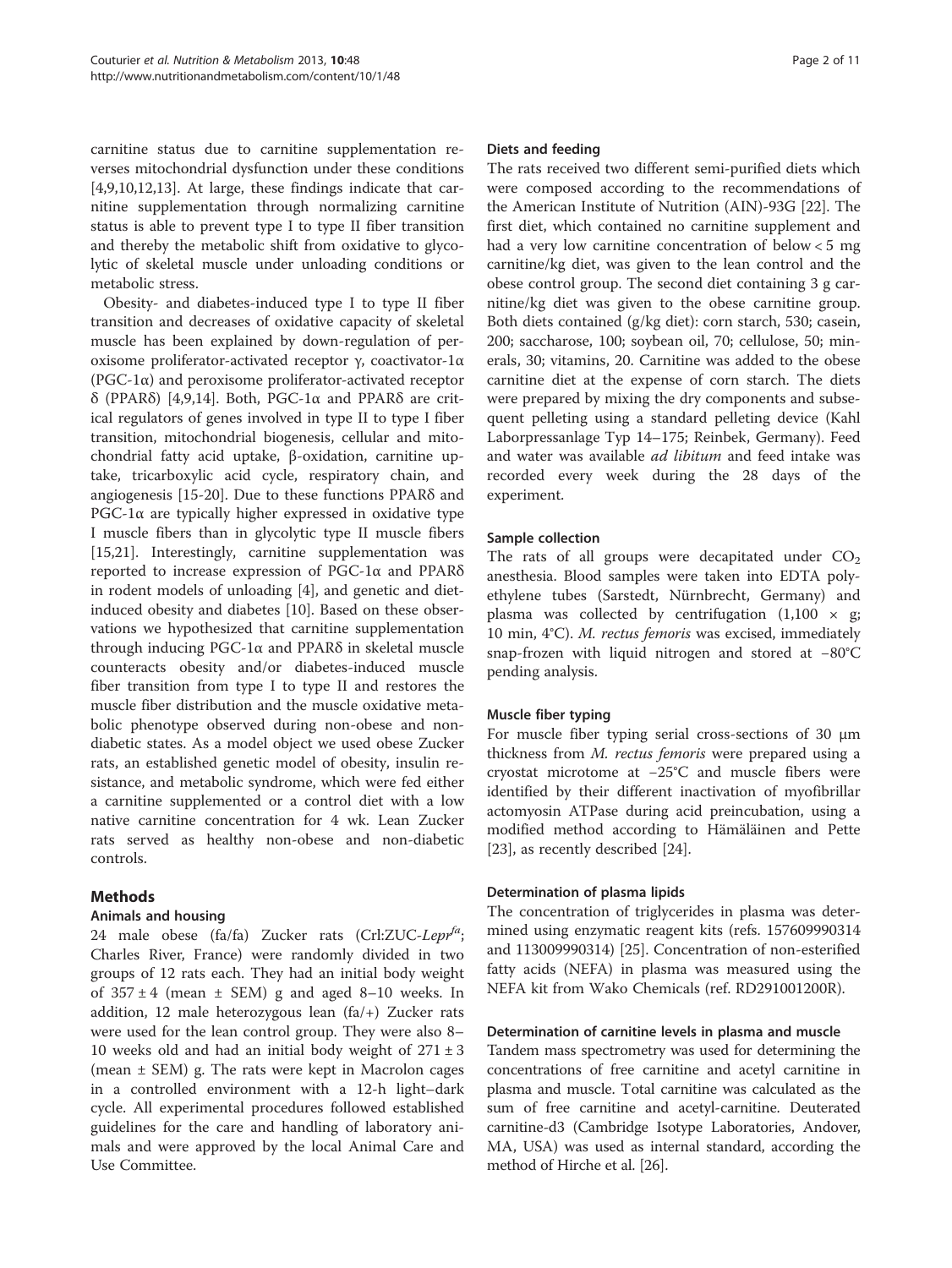#### RNA isolation and qPCR analysis

Total RNA was isolated from 20 mg skeletal muscle tissue using Trizol™ reagent (Invitrogen, Karlsruhe, Germany) according to the manufacturer's protocol. Isolated RNA was stored at −80°C. RNA concentration and purity were estimated from the optical density at 260 and 280 nm (Infinite 200 M micro plate reader, Tecan, Männedorf, Switzerland). The integrity of the RNA was also verified by 1% agarose gel electrophoresis, which showed intact bands corresponding to the 18S and 28S ribosomal RNA subunits. cDNA synthesis and qPCR analysis were performed as described recently in detail [[27\]](#page-10-0). Features of gene-specific primer pairs are listed in Table [1.](#page-3-0) Calculation of gene expression data and normalization by GeNorm normalization factor were carried out as described recently [\[27](#page-10-0)]. In this study the three most stable out of six tested potential reference genes were CANX, TOP1 and YWHAZ in M. rectus femoris (Table [2\)](#page-4-0). Means and SEM were calculated from normalized expression data for samples of the same treatment group. The mean of the control obese group was set to 1 and means and SEM of the other treatment groups were scaled proportionally. Data on qPCR performance for each gene measured in skeletal muscle are shown in Table [1.](#page-3-0)

#### Western blotting

Homogenates were prepared and protein concentration was determined as described recently [\[11\]](#page-9-0). After protein separation by 12.5% SDS-PAGE the proteins were transferred to a nitrocellulose membrane and incubated with primary antibodies against PGC-1α (polyclonal anti-PGC-1 $\alpha$  antibody; Millipore, Temecula, CA) and novel organic cation transporter 2 (OCTN2) (polyclonal anti-OCTN2 antibody; Lifespan Bioscience, Inc., Seattle, US) and glyceraldehyde-3-phosphate dehydrogenase (GAPDH) (monoclonal anti-GAPDH antibody, Abcam, Cambridge, UK) as a reference protein. The membranes were washed, and then incubated with a horseradish peroxidase conjugated secondary monoclonal anti-mouse-IgG antibody (Sigma-Aldrich, Steinheim, Germany) for GAPDH and polyclonal anti-rabbit-IgG antibody (DakoCytomation, Glostrup, Denmark) for PGC-1α and OCTN2 at room temperature. Afterwards blots were developed by ECL Select (GE Healthcare, Munich, Germany) and the intensities of the specific bands were detected with a Bio-Imaging system (Syngene, Cambridge, UK) and quantified by Syngene Gene Tools software (nonlinear dynamics).

#### **Statistics**

Statistical analysis of all data was done by one-way ANOVA using the Minitab Statistical Software (Rel. 13.0, State College, PA, USA). Means of the three groups were compared by Fisher's multiple range tests. Means were considered significantly different for  $P < 0.05$ . Data presented are shown as means ± SEM.

#### Results

#### Feed intake and body weight development

Initial and final body weights as well as daily body weight gain were greater in the obese control group and the obese carnitine group than in the lean control group  $(P < 0.05$ ; Table [3\)](#page-5-0). Similarly, feed intake was greater in the obese control group and the obese carnitine group than in the lean control group  $(P < 0.05$ ; Table [3\)](#page-5-0). The feed conversion ratio which describes gram feed per gram body weight gain was increased significantly in the lean control group ( $P < 0.05$ ; Table [3\)](#page-5-0). These parameters did not differ between the two obese groups.

#### Concentration of carnitine in plasma and M. rectus femoris

In line with recent observations, the obese control group had lower concentrations of free carnitine, acetylcarnitine and total carnitine (= sum of free carnitine and acetyl-carnitine) in plasma and rectus femoris muscle than the lean control group  $(P < 0.05$ ; Table [4](#page-5-0)). Due to carnitine supplementation concentrations of free carnitine, acetyl-carnitine and total carnitine in plasma and rectus femoris muscle were greater in the obese carnitine group than in the lean control group  $(P < 0.05$ ; Table [4\)](#page-5-0).

#### Lipid concentrations in plasma and liver

As expected, rats of the obese groups had greater levels of TG and NEFA in plasma and TG in the liver than those of the lean group ( $P < 0.05$ ; Table [4](#page-5-0)). Due to carnitine supplementation, however, concentrations of TG and NEFA in plasma and TG in the liver were approximately 25–30% lower in the obese carnitine group than in the obese control group ( $P < 0.05$ ; Table [4](#page-5-0)).

## Fiber type composition and expression of myosin heavy chain isoforms in M. rectus femoris

Muscle fiber typing revealed an approximately 18% lower percentage of type I muscle fibers in rectus femoris muscle in the obese control group than in the lean control group. Interestingly, the type I muscle fiber percentage in rectus femoris muscle did not differ between the obese carnitine group and the lean control group indicating that carnitine supplementation prevented obesity-induced type I to type II fiber transition ( $P < 0.05$ ; Figure [1A](#page-6-0), B). In contrast, the type II fiber percentage in rectus femoris muscle was greater in the obese control group than in the other two groups ( $P < 0.05$ ; Figure [1A](#page-6-0), B), but it did not differ between the obese control group and the lean control group. The composition of muscle fiber types in rectus femoris muscle did not differ between the lean control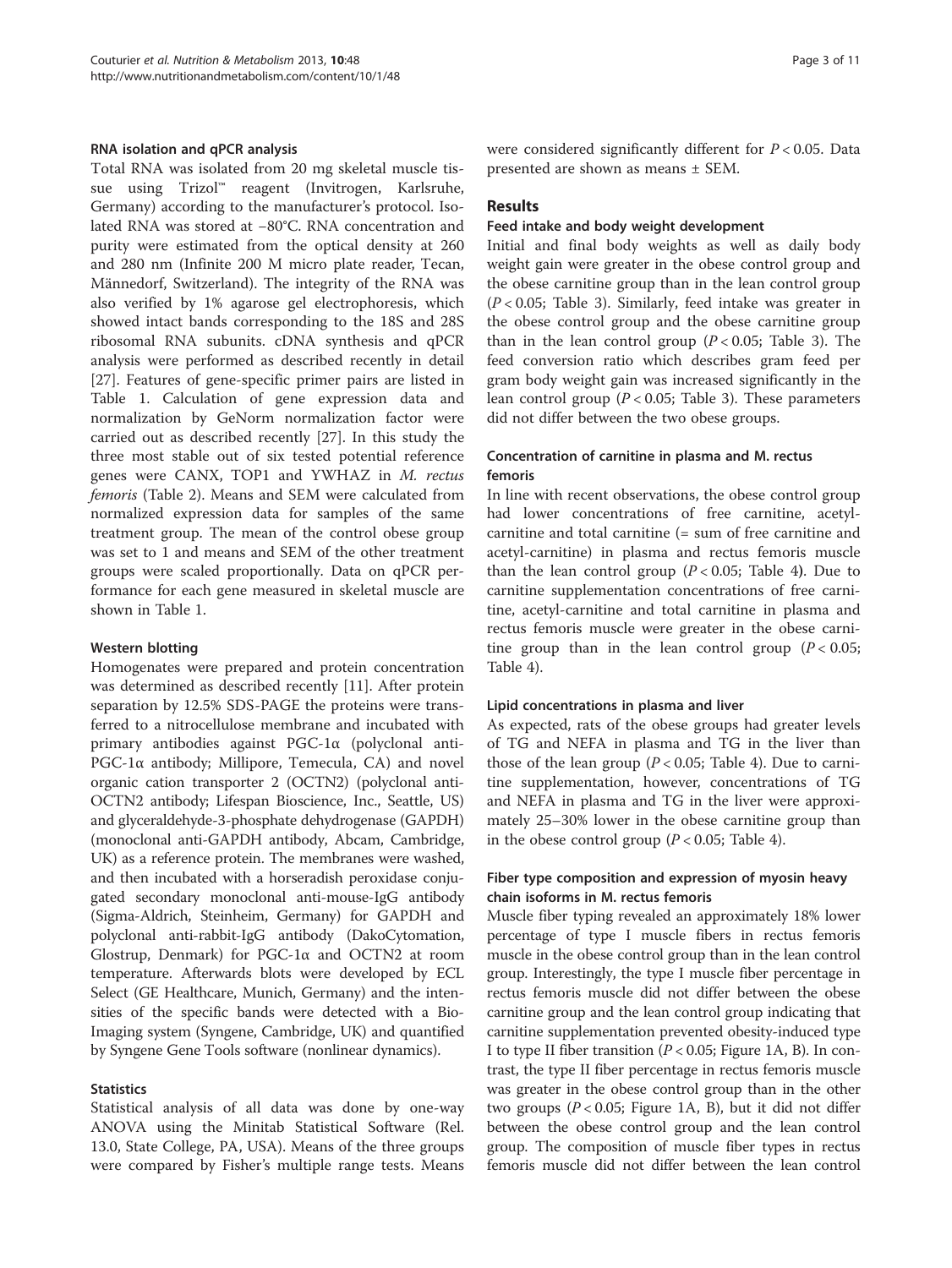## <span id="page-3-0"></span>Table 1 Characteristics of primers used for qPCR

TTTGCCTTAATCGGAGGAAC

| Gene symbol<br>(HUGO) | Primer sequence<br>(forward, reverse; from 5' to 3') | <b>NCBI</b><br>GeneBank | Product<br>size (bp) | Slope   | $R^{2#}$ | Efficiency* |
|-----------------------|------------------------------------------------------|-------------------------|----------------------|---------|----------|-------------|
| <b>ACADL</b>          | AAGGATTTATTAAGGGCAAGAAGC                             | NM_012819               | 380 bp               | $-3.88$ | 0.998    | 1.81        |
|                       | GGAAGCGGAGGCGGAGTC                                   |                         |                      |         |          |             |
| <b>ACADM</b>          | CAAGAGAGCCTGGGAACTTG                                 | NM 016986               | 154 bp               | $-3.38$ | 0.999    | 1.98        |
|                       | CCCCAAAGAATTTGCTTCAA                                 |                         |                      |         |          |             |
| ATP5B                 | GCACCGTCAGAACTATTGCT                                 | NM_134364               | $203$ bp             | $-3.59$ | 0.999    | 1.90        |
|                       | GAATTCAGGAGCCTCAGCAT                                 |                         |                      |         |          |             |
| CANX                  | CCAGATGCAGATCTGAAGAC                                 | NM_172008               | $175$ bp             | $-2.75$ | 0.999    | 2.31        |
|                       | CTGGGTCCTCAATTTCACGT                                 |                         |                      |         |          |             |
| CD36                  | TCGTATGGTGTGCTGGACAT                                 | NM_031561               | 358 bp               | $-3.28$ | 0.996    | 2.02        |
|                       | GGCCCAGGAGCTTTATTTTC                                 |                         |                      |         |          |             |
| CPT1B                 | GCAAACTGGACCGAGAAGAG                                 | NM_013200               | 180 bp               | $-3.32$ | 0.988    | 2.00        |
|                       | CCTTGAAGAAGCGACCTTTG                                 |                         |                      |         |          |             |
| FABP3                 | <b>ACCATCCACTGCCGTCTTAC</b>                          | NM_013177               | 310 bp               | $-3.20$ | 0.957    | 2.05        |
|                       | CCCCGATGCGTAGGTATTCT                                 |                         |                      |         |          |             |
| HK2                   | GATGGAATCGAGAAGGCCTA,                                | NM_012735               | 220 bp               | $-3.63$ | 1.000    | 1.89        |
|                       | GTTTCTTGTAGACGGAGCCA                                 |                         |                      |         |          |             |
| LPL                   | GAGATTTCTCTGTATGGCACA                                | NM_012598               | 276 bp               | $-3.34$ | 0.992    | 1.99        |
|                       | <b>CTGCAGATGAGAAACTTTCTC</b>                         |                         |                      |         |          |             |
| MDH1                  | CAGACAAAGAAGAGGTTGCC,                                | NM_033235               | 206 bp               | $-3.40$ | 0.994    | 1.97        |
|                       | CGTCAGGCAGTTTGTATTGG                                 |                         |                      |         |          |             |
| MYH1                  | <b>GCAGACTCTCCCACTGGGCTG</b>                         | NM_001135158            | 83bp                 | $-3.16$ | 0.953    | 2.07        |
|                       | GAGCAGCCTCCCCGAAAACGG                                |                         |                      |         |          |             |
| MYH <sub>2</sub>      | GCTGATCGAAATGCTGCTGA                                 | NM_001135157            | 124 bp               | $-3.38$ | 0.990    | 1.98        |
|                       | <b>GTCAATAGCACTATCCGTGG</b>                          |                         |                      |         |          |             |
| MYH4                  | CCAGTCCATCCTGATTACTG                                 | NM_019325               | 74 bp                | $-3.48$ | 0.988    | 1.94        |
|                       | CAAAGTACTGGATGACACGC                                 |                         |                      |         |          |             |
| MYH7                  | ATTGCCGAGTCCCAGGTCAACA                               | NM_017240               | 127 <sub>bp</sub>    | $-3.24$ | 0.944    | 2.03        |
|                       | GCTCCAGGTCTCAGGGCTTCAC                               |                         |                      |         |          |             |
| PFKM                  | TCCTGGTTGGCTCAATCGAC                                 | NM_031715               | 297 bp               | $-3.75$ | 0.998    | 1.85        |
|                       | TGTTGAGACGAGAACCACGG                                 |                         |                      |         |          |             |
| PKM                   | ACCTGGGCATTGAGATTCCG                                 | NM_053297               | 314 bp               | $-3.69$ | 0.997    | 1.87        |
|                       | TCGCGCAAGCTCTTCAAACA                                 |                         |                      |         |          |             |
| PPARD                 | GCAGAGCTATGACCAGGCCTGCA                              | NM_013141               | 151bp                | $-3.29$ | 0.990    | 2.01        |
|                       | <b>GTGCTCTGGTCCCCCGTTGA</b>                          |                         |                      |         |          |             |
| PPARGC1A              | <b>CTCTTTGCCCAGATCTTCCT</b>                          | NM_031347               | 145 bp               | $-3.93$ | 0.999    | 1.80        |
|                       | ATGTTCGCGGGCTCATTGTT                                 |                         |                      |         |          |             |
| PPARGC1B              | CATATAAGCCCATGGAGGAG                                 | NM_176075               | 476 bp               | $-3.25$ | 0.978    | 2.03        |
|                       | CAGCCCAAAGTGCTTTGTGA                                 |                         |                      |         |          |             |
| RPL13                 | CTTAAATTGGCCACGCAGCT                                 | XR_086310               | 198 bp               | $-3.48$ | 0.998    | 1.94        |
|                       | <b>CTTCTCAACGTCTTGCTCTG</b>                          |                         |                      |         |          |             |
| <b>SDHA</b>           | <b>TGGACCTTGTCGTCTTTGG</b>                           | NM_130428               | 88 bp                | $-3.90$ | 0.997    | 1.80        |

SLC2A4 GAGTTATGTGTCCATCGTGG NM\_012751 187 bp −2.59 0.953 2.40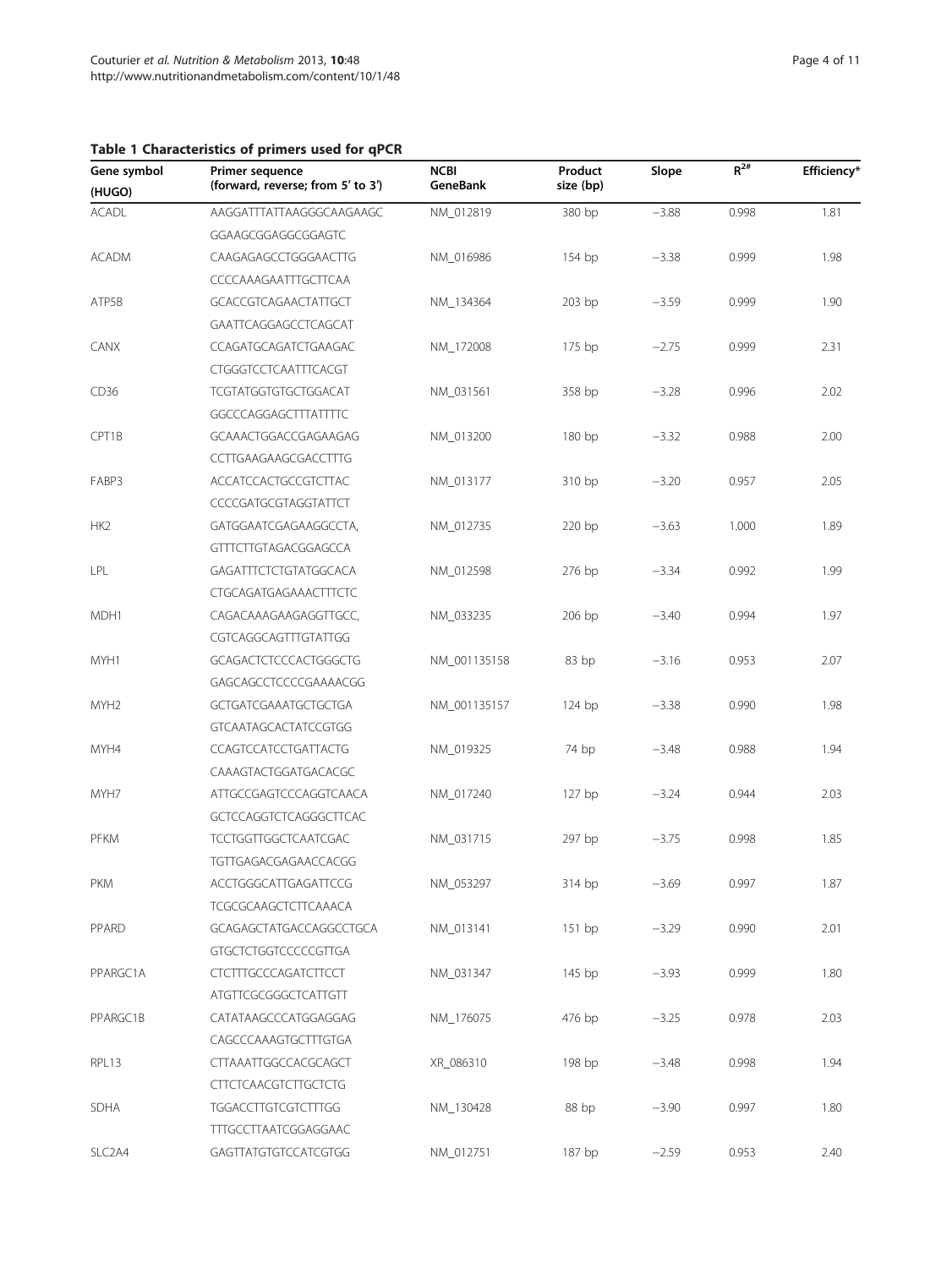<span id="page-4-0"></span>

|  | Table 1 Characteristics of primers used for qPCR (Continued) |  |  |  |
|--|--------------------------------------------------------------|--|--|--|
|--|--------------------------------------------------------------|--|--|--|

|                      | CGCAACATACTGGAAACCCA         |           |          |         |       |      |
|----------------------|------------------------------|-----------|----------|---------|-------|------|
| SLC <sub>22</sub> A5 | GAACTCACGAGCCTCGCACGC        | NM 019269 | $117$ bp | $-3.75$ | 0.997 | 1.85 |
|                      | <b>TCGTCGTAGTCCCGCATGCC</b>  |           |          |         |       |      |
| <b>SLC25A20</b>      | AGCCCACCTGTTATCCACTG         | NM 053965 | 178 bp   | $-3.32$ | 0.988 | 2.00 |
|                      | <b>TGTGCAAAAAGAGCCTTCCT</b>  |           |          |         |       |      |
| SLC27A1              | <b>GTATCTGCTGGACCTTCGC</b>   | NM 053580 | 243 bp   | $-3.48$ | 0.990 | 1.94 |
|                      | CATAAATGAGGGCCTTGGCA         |           |          |         |       |      |
| TOP <sub>1</sub>     | GAAGAACGCTATCCAGAAGG         | NM_022615 | 137 bp   | $-3.33$ | 0.997 | 2.00 |
|                      | GCTTTGGGACTCAGCTTCAT         |           |          |         |       |      |
| UCP1                 | CAGGCTTCCAGTACTATTAGG        | NM 012682 | 181 bp   | $-3.40$ | 0.983 | 1.97 |
|                      | <b>CTCTCCCTGAAGAGAAGTACT</b> |           |          |         |       |      |
| UCP <sub>2</sub>     | CAAGGAGAGAGTCAAGGGCTA        | NM 019354 | 209 bp   | $-3.08$ | 0.998 | 2.11 |
|                      | GACTCTGAGCCCTTGGTGTAG        |           |          |         |       |      |
| UCP3                 | <b>CTCGGTACCATCCTGACTAT</b>  | NM 013167 | 149 bp   | $-3.47$ | 0.982 | 1.94 |
|                      | GTTCCTTTGGGGGTGTAGAA         |           |          |         |       |      |
| <b>VEGFA</b>         | <b>GTTCATGGACGTCTACCAGC</b>  | NM 031836 | 253 bp   | $-3.62$ | 0.973 | 1.89 |
|                      | <b>GCTATGCTGCAGGAAGCTCA</b>  |           |          |         |       |      |
| <b>VEGFB</b>         | GTGTCCCAGTTTGATGGCC          | NM 053549 | 187 bp   | $-3.45$ | 1.000 | 1.95 |
|                      | CGTCAGGACAGCAGCCAC           |           |          |         |       |      |
| YWHAZ                | GACGGAAGGTGCTGAGAAA          | NM 013011 | 198 bp   | $-3.13$ | 0.986 | 2.09 |
|                      | GCAGCAACCTCAGCCAAGT          |           |          |         |       |      |

# Coefficient of determination of the standard curve.

\*The efficiency is determined by [10(<sup>−</sup>1/-slope].

and the obese carnitine group. Relative mRNA levels of genes encoding the different myosin heavy-chain II isoforms (MHCIIa encoded by MYH2, MHCIIb encoded by MYH4, MHCIIx encoded by MYH1) did not differ between the groups (Figure [1](#page-6-0)C). However, the relative mRNA level of MHCIb (encoded by MYH7), which encodes the type I fiber specific myosin heavy chain isoform; in rectus femoris muscle was greater in the lean control and the obese carnitine group than the obese control group ( $P < 0.05$ ; Figure [1](#page-6-0)B).

## Table 2 Average expression stability ranking of six candidate reference genes

| Ranking      | Gene             | M value |
|--------------|------------------|---------|
| Most stable  | <b>YWHAZ</b>     | 0.056   |
|              | TOP <sub>1</sub> | 0.060   |
|              | <b>CANX</b>      | 0.060   |
|              | MDH <sub>1</sub> | 0.062   |
|              | ATP5B            | 0.073   |
| Least stable | RPL13            | 0.074   |

Ranking of the candidate reference genes according to their stability score M as calculated by the Microsoft Excel-based application GeNorm.

## Expression of genes involved in muscle fiber transformation in M. rectus femoris

The mRNA levels of the main regulators of muscle fiber transformation PPARδ (encoded by PPARD), PGC-1α (encoded by PPARGC1A) and PGC-1β (encoded by PPARGC1B) in rectus femoris muscle were greater in the obese carnitine than in obese control group  $(P < 0.05$ ; Table [5\)](#page-7-0). The lean control and the obese control group did not differ with regard to these genes.

The relative protein level of PGC-1α in rectus femoris muscle was also greater in the obese carnitine group than in the obese control and the lean control group ( $P < 0.05$ ; Figure [2\)](#page-7-0). The relative protein level of PPARδ in rectus femoris muscle was 33% higher in the obese carnitine group than in the obese control group but this effect was not significant (Figure [2](#page-7-0)).

## Expression of genes involved in carnitine uptake, fatty acid transport, fatty acid utilization, and glycolysis in M. rectus femoris

The mRNA levels of genes involved in carnitine uptake [SLC22A5 encoding organic cation/carnitine transporter (OCTN2)], fatty acid transport and uptake (FABP3 encoding fatty acid binding protein 3, CD36 encoding fatty acid translocase/CD36, LPL encoding lipoprotein lipase),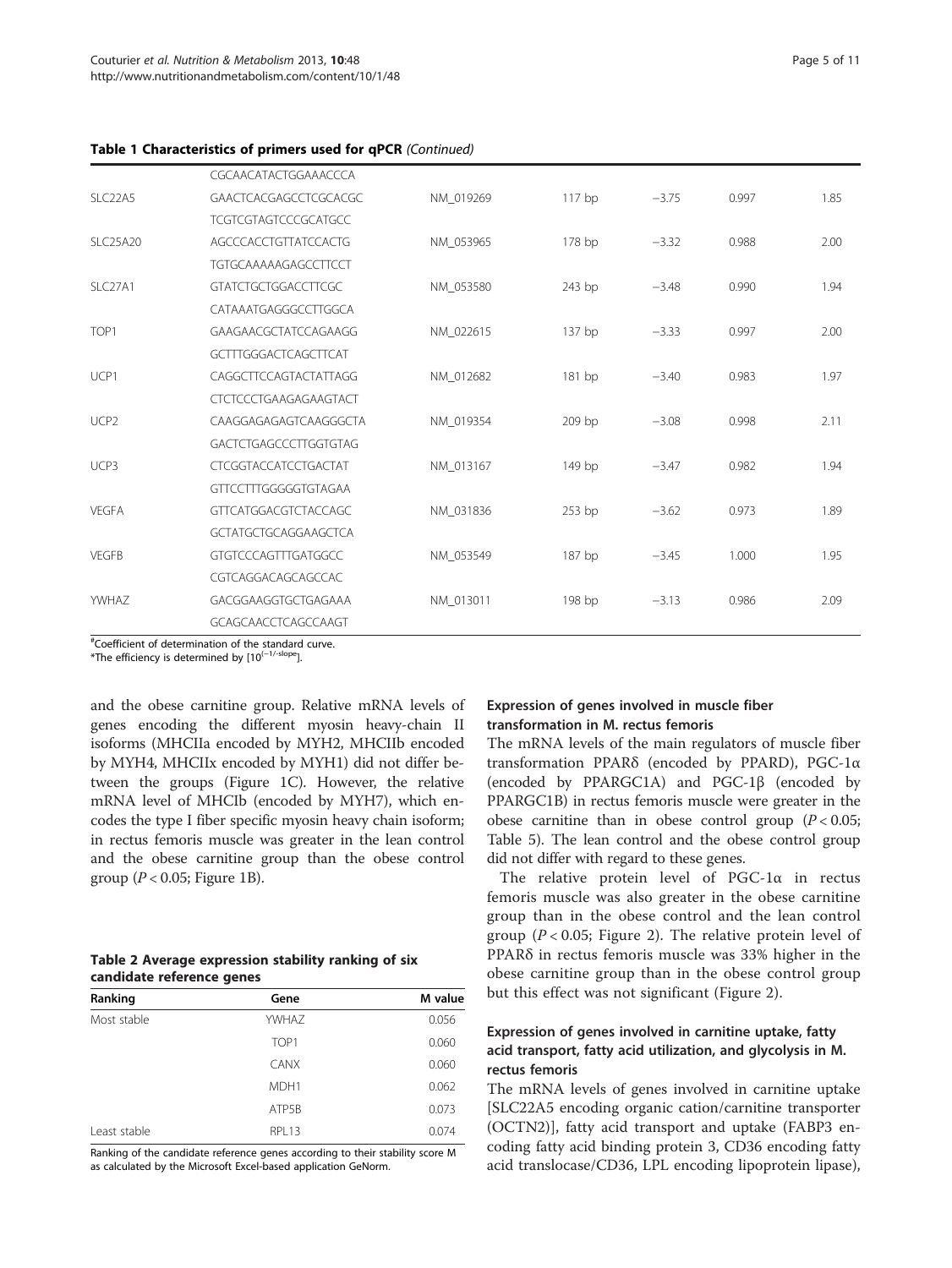| CONTROL OF ODESE ZUCKET TALS TED A DIEL SUPPIENTENCED WILH 3 Y/KY DIEL CANNUME (ODESE CANNUME) TOT 4 WK |                         |                         |                              |  |  |
|---------------------------------------------------------------------------------------------------------|-------------------------|-------------------------|------------------------------|--|--|
|                                                                                                         | Lean                    | <b>Obese</b>            | <b>Obese</b>                 |  |  |
|                                                                                                         | control                 | control                 | carnitine                    |  |  |
| Feed intake (g/d)                                                                                       | $19.7 + 0.2^{\circ}$    | $25.2 \pm 0.5^{b}$      | $26.4 \pm 0.4^{\circ}$       |  |  |
| Initial body weight (g)                                                                                 | $271 + 3^b$             | $357 \pm 6^a$           | $358 \pm 7^{\circ}$          |  |  |
| Final body weight (g)                                                                                   | $367 + 4^b$             | $501 + 7^a$             | $496 \pm 9^{\circ}$          |  |  |
| Daily body weight gain (g)                                                                              | $3.35 \pm 0.08^{\circ}$ | $5.03 \pm 0.13^{\circ}$ | $4.85 \pm 0.14$ <sup>a</sup> |  |  |
| Feed conversion ratio (g feed/g body weight)                                                            | $5.90 + 0.11a$          | $5.02 \pm 0.09^{\rm b}$ | $5.18 \pm 0.18^{b}$          |  |  |

<span id="page-5-0"></span>Table 3 Feed intake and body weight gains of lean rats (lean control), obese Zucker rats fed a control diet (obese control) or obese Zucker rats fed a diet supplemented with 3 g/kg diet carnitine (obese carnitine) for 4 wk1

<sup>1</sup>Data are expressed as means  $\pm$  SEM, n = 12 rats/group. Means in a row without a common letter differ ( $P < 0.05$ ).

β-oxidation (ACADL, ACADM encoding long chain acyl-CoA dehydrogenase and medium chain acyl-CoA dehydrogenase, respectively), carnitine shuttle (SLC25A20 encoding carnitine/acylcarnitine translocase), and glycolysis (HK2 encoding hexokinase 2) in rectus femoris muscle were greater in the obese carnitine group than in the obese control group  $(P < 0.05$ ; Table [5](#page-7-0)). The mRNA levels of SLC27A1 encoding fatty acid transport protein, CPT1B (encoding carnitine-palmitoyl transferase 1b), SLC2A4 encoding glucose transporter-4, PKM (pyruvate kinase, muscle), and PFKM (encoding phosphofructokinase, muscle) in rectus femoris muscle were numerically greater in the obese carnitine group than in the obese control group, but the differences were not significant (Table [5](#page-7-0)).

#### Table 4 Plasma and muscle (M. rectus femoris) concentrations of carnitine, plasma concentrations of TG and NEFA and liver concentration of TG in lean rats (lean control), obese Zucker rats fed a control diet (obese control) or obese Zucker rats fed a diet supplemented with 3 g/kg diet carnitine (obese carnitine) for 4  $wk<sup>1</sup>$

|                            | Lean                    | Obese                | Obese                  |
|----------------------------|-------------------------|----------------------|------------------------|
|                            | control                 | control              | carnitine              |
| Plasma (µmol/l)            |                         |                      |                        |
| Total carnitine            | $62.3 \pm 1.9^{b}$      | $40.0 + 1.1^{\circ}$ | $90.5 \pm 2.9^{\circ}$ |
| Free carnitine             | $50.8 \pm 1.6^b$        | $33.7 + 1.2^c$       | $73.2 \pm 2.5^a$       |
| Acetyl-carnitine           | $11.5 + 0.9^b$          | $6.3 + 0.3^{\circ}$  | $17.3 \pm 0.8^{\circ}$ |
| M. rectus femoris (nmol/g) |                         |                      |                        |
| Total carnitine            | $919 \pm 13^{b}$        | $752 \pm 13^c$       | $1165 \pm 19^a$        |
| Free carnitine             | $742 + 12^{b}$          | $590 \pm 9^{\circ}$  | $937 + 21^{a}$         |
| Acetyl-carnitine           | $176 + 4^b$             | $161 + 4^{b}$        | $728 + 6^a$            |
| Plasma (mmol/l)            |                         |                      |                        |
| TG                         | $1.42 \pm 0.06^{\circ}$ | $6.35 + 0.18^a$      | $4.42 \pm 0.26^b$      |
| <b>NEFA</b>                | $0.73 \pm 0.06^{\circ}$ | $3.53 + 0.16^a$      | $2.41 \pm 0.18^{b}$    |
| Liver (µmol/g)             |                         |                      |                        |
| TG                         | $10.2 \pm 0.9^{\rm b}$  | $87.7 + 13.7a$       | $65.6 + 8.1a$          |

<sup>1</sup>Data are expressed as means  $\pm$  SEM, n = 12 rats/group. Means in a row without a common letter differ ( $P < 0.05$ ).

The relative protein level of OCTN2 in rectus femoris muscle was also greater in the obese carnitine group than in the other groups ( $P < 0.05$ ; Figure [3\)](#page-8-0).

## Expression of genes involved in angiogenesis, tricarboxylic acid cycle and mitochondrial respiratory chain and thermo genesis in M. rectus femoris

Relative mRNA levels of genes encoding vascular endothelial growth factor b (VEGFB), succinate dehydrogenase subunit A (SDHA) and uncoupling proteins (UCP1 and UCP2) in rectus femoris muscle were greater in the obese carnitine group than in the obese control and the lean control group  $(P < 0.05$ ; Table [6](#page-8-0)). The mRNA level of UCP3 in rectus femoris muscle was numerically greater in the obese carnitine group than in the obese control and lean control group, but this effect was not significant (Table [6\)](#page-8-0).

#### **Discussion**

In the present study we tested the hypothesis that carnitine supplementation to obese Zucker rats counteracts the obesity-induced muscle fiber transition from type I to type II and, thereby, improves fatty acid utilization in skeletal muscle. The dietary carnitine dosage (3 g/kg diet) fed to the rats related to 156 to 216 mg/kg body weight based on an average daily feed consumption of 26 g and a body weight of 360 (initial) to 500 (final) g. This carnitine dosage is slightly higher when compared to that used in clinical studies with human subjects with different metabolic disorders in which carnitine dosages of up to 4 g/d corresponding to 60 mg/kg body weight for an individual weighing 70 kg were found to be effective [\[28](#page-10-0)]. A key finding of the present study is that carnitine supplementation to obese rats resulted in an increased number of type I fibers and a decreased number of type II fibers in rectus femoris muscle when compared to non-supplemented obese rats. This indicates that carnitine induces type II to type I fiber transition in femoris muscle of obese rats which was also confirmed by the finding that the type I fiber specific MYH7 mRNA level in rectus femoris muscle was markedly elevated in the obese carnitine group. Interestingly, the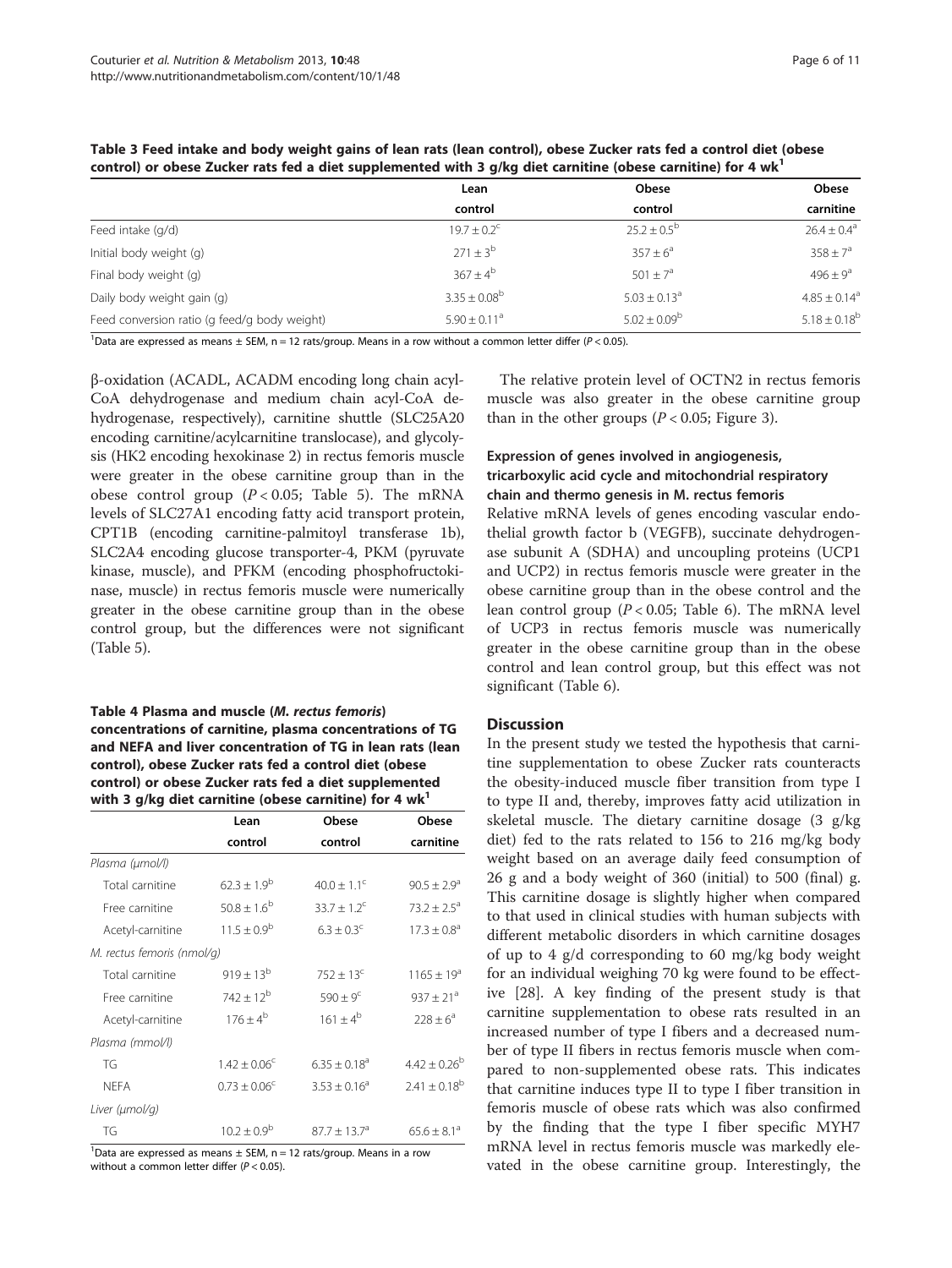<span id="page-6-0"></span>Couturier et al. Nutrition & Metabolism 2013, 10:48 Page 7 of 11 http://www.nutritionandmetabolism.com/content/10/1/48



fiber type distribution of rectus femoris muscle was similar between the obese carnitine and the lean control group, whereas rectus femoris muscle of the obese control group had a lower number of type I fibers and a greater number of type II fibers compared to that of the lean control group. A reduction of type I fibers and a lower oxidative enzyme activity in muscle of obese and diabetic rodent models compared to lean models has been well documented [[6,7\]](#page-9-0). In addition, several studies reported that obese subjects have a decreased proportion of type I muscle fibers and an overall decrease in mitochondrial enzymes indicating that muscle oxidative capacity is impaired in obese subjects [\[29](#page-10-0)-[32\]](#page-10-0), which likely

contributes to the impaired whole body fatty acid utilization and the elevated blood lipid levels in these subjects. Moreover, it was shown that insulin sensitivity correlates positively with the proportion of type I muscle fibers and negatively with the proportion of type II muscle fibers [\[29-31\]](#page-10-0). There is a large body of evidence that carnitine supplementation improves glucose tolerance in insulin resistant and/or diabetic humans (reviewed by [[28](#page-10-0)]). The observed up-regulation of genes in involved in glycolysis (HK2) by carnitine in muscle of the obese rats is also supportive of a beneficial effect of carnitine on glucose homeostasis. Insulin resistant and/or diabetic subjects are likely particularly sensitive to carnitine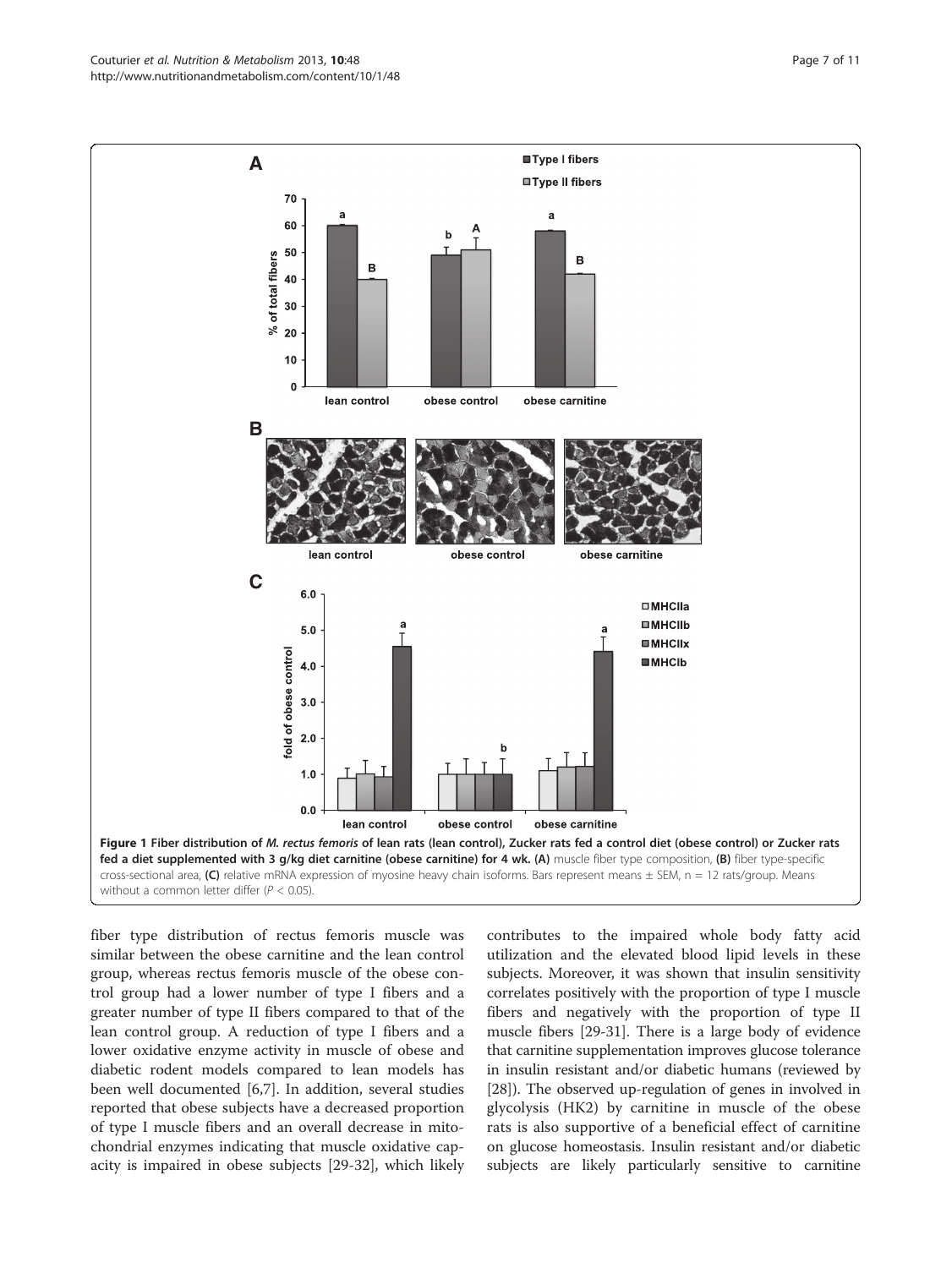<span id="page-7-0"></span>Table 5 Relative mRNA levels of genes involved in carnitine uptake, fatty acid transport, fatty acid utilization, and glucose uptake and glycolysis in M. rectus femoris of lean rats (lean control), obese Zucker rats fed a control diet (obese control) or obese Zucker rats fed a diet supplemented with 3 g/kg diet carnitine (obese carnitine) for 4  $wk<sup>1</sup>$ 

|                                 | Lean                         | Obese                   | Obese                        |
|---------------------------------|------------------------------|-------------------------|------------------------------|
|                                 | control                      | control                 | carnitine                    |
|                                 |                              | Fold of obese control   |                              |
| Muscle fiber transformation     |                              |                         |                              |
| PPARD                           | $1.11 \pm 0.19^{\rm b}$      | $1.00 \pm 0.12^{\rm b}$ | $4.18 \pm 0.58$ <sup>a</sup> |
| PPARGC1A                        | $1.21 + 0.17^b$              | $1.00 \pm 0.16^b$       | $2.14 \pm 0.42$ <sup>a</sup> |
| PPARGC1B                        | $0.78 \pm 0.06^{\rm b}$      | $1.00 \pm 0.24^{\rm b}$ | $2.02 \pm 0.24$ <sup>a</sup> |
| Carnitine uptake                |                              |                         |                              |
| SLC <sub>22</sub> A5            | $0.92 \pm 0.12^b$            | $1.00 \pm 0.08^{\rm b}$ | $1.90 \pm 0.25^{\circ}$      |
| Fatty acid transport and uptake |                              |                         |                              |
| FABP3                           | $1.05 \pm 0.28^{\rm b}$      | $1.00 \pm 0.34^{\rm b}$ | $2.18 \pm 0.46^a$            |
| SI C <sub>27</sub> A1           | $1.19 \pm 0.34$              | $1.00 \pm 0.23$         | $1.46 \pm 0.30$              |
| CD36                            | $0.71 \pm 0.14^{\rm b}$      | $1.00 \pm 0.11^{\rm b}$ | $1.52 \pm 0.20$ <sup>a</sup> |
| P                               | $1.14 \pm 0.22^b$            | $1.00 \pm 0.28^{\rm b}$ | $2.22 \pm 0.35$ <sup>a</sup> |
| $\beta$ -oxidation              |                              |                         |                              |
| <b>ACADM</b>                    | $1.79 \pm 0.44^b$            | $1.00 \pm 0.20^{\rm b}$ | $3.39 \pm 0.86^a$            |
| <b>ACADL</b>                    | $1.11 \pm 0.23^{\rm b}$      | $1.00 \pm 0.24^{\rm b}$ | $2.25 \pm 0.61$ <sup>a</sup> |
| Carnitine shuttle               |                              |                         |                              |
| CPT1B                           | $1.25 \pm 0.31$              | $1.00 \pm 0.35$         | $1.49 \pm 0.27$              |
| <b>SLC25A20</b>                 | $1.46 \pm 0.14$ <sup>a</sup> | $1.00 \pm 0.07^{\rm b}$ | $1.39 \pm 0.13$ <sup>a</sup> |
| Glucose uptake and glycolysis   |                              |                         |                              |
| SLC <sub>2</sub> A4             | $1.41 \pm 0.34$              | $1.00 \pm 0.32$         | $1.52 \pm 0.18$              |
| HK <sub>2</sub>                 | $1.32 \pm 0.37^b$            | $1.00 \pm 0.51^{\rm b}$ | $3.11 \pm 0.18$ <sup>a</sup> |
| <b>PKM</b>                      | $1.87 \pm 0.94$              | $1.00 \pm 0.33$         | $2.36 \pm 0.46$              |
| PFKM                            | $1.20 \pm 0.51$              | $1.00 \pm 0.32$         | $1.23 \pm 0.25$              |

<sup>1</sup>Data are expressed as means  $\pm$  SEM, n = 12 rats/group. Means and SEM of the other groups were presented as fold of the obese control group, which mean was set to 1. Means in a row without a common letter differ  $(P < 0.05)$ .

supplementation because diabetic subjects were reported to have diminished plasma free carnitine concentrations, even though the levels were still within or only slightly below the physiological range (25–50 μmol/l) reported for healthy subjects [\[33-35\]](#page-10-0). Given the observed increase in type I muscle fiber proportion in obese rats and the relationship between type I muscle fiber proportion and insulin sensitivity it is not unlikely that the improvement of glucose tolerance and insulin sensitivity by carnitine supplementation in obese and diabetic subjects is due to the effect of carnitine on muscle fiber distribution. Even though a very recent study reported that carnitine supplementation at a non-physiologically high dosage promoted intestinal formation of the proatherogenic



trimethylamine-N-oxide and accelerated atherosclerosis development in mice [[36](#page-10-0)], the fact that none of the carnitine supplementation studies in humans reported any adverse effects even at very high dosages (e.g., 4 g oral carnitine) indicates that safety concerns with carnitine supplementation are unfounded. Collectively, the present findings corroborate our hypothesis that carnitine supplementation to obese rats counteracts the obesity-induced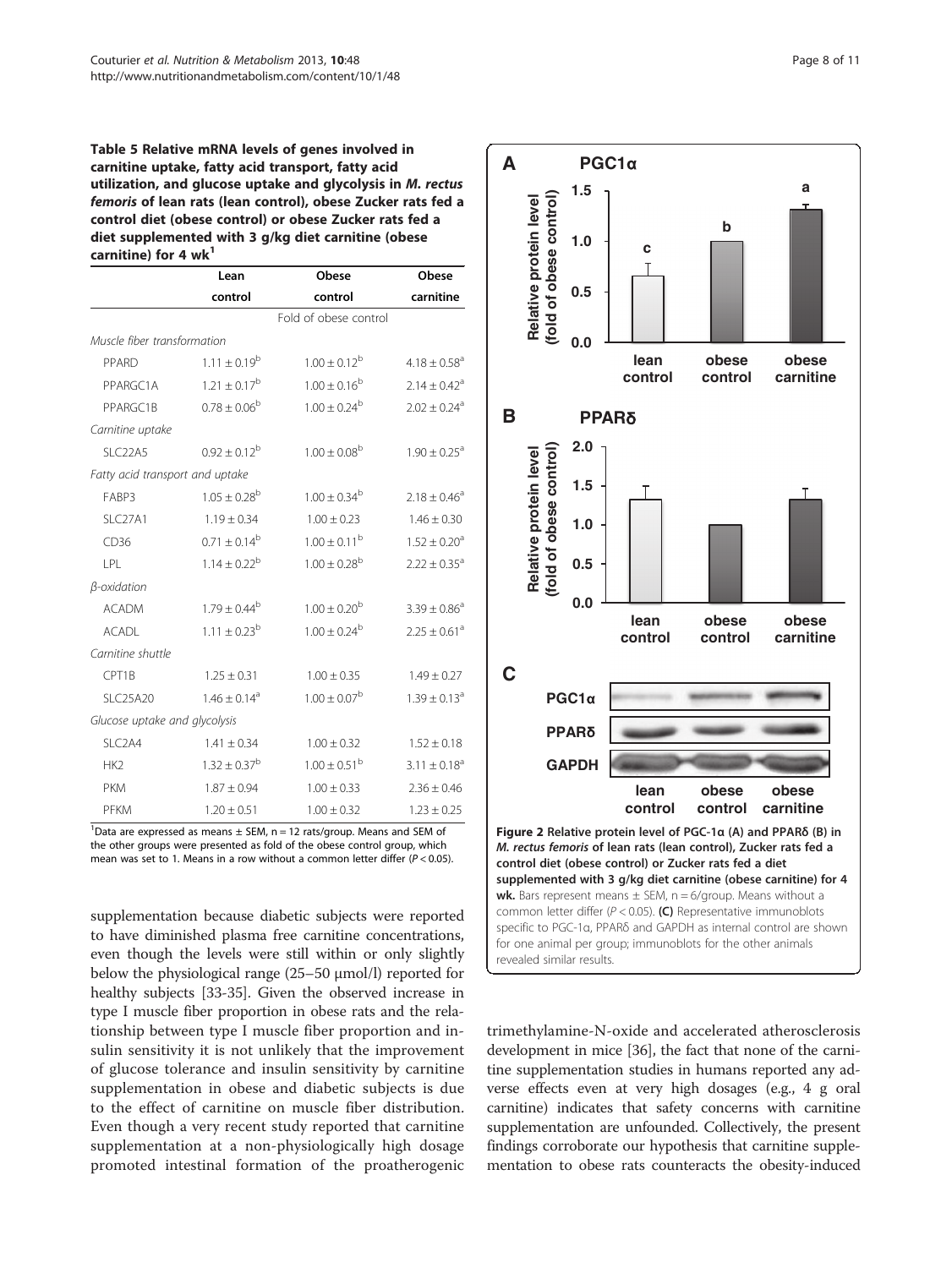<span id="page-8-0"></span>

#### Table 6 Relative mRNA levels of genes involved in angiogenesis, mitochondrial respiratory chain and uncoupling proteins in M. rectus femoris of lean rats (lean control), obese Zucker rats fed a control diet (obese control) or obese Zucker rats fed a diet supplemented with 3 g/kg diet carnitine (obese carnitine) for 4  $wk<sup>1</sup>$

|                  | Lean                            | Obese                 | Obese                        |
|------------------|---------------------------------|-----------------------|------------------------------|
|                  | control                         | control               | carnitine                    |
|                  |                                 | Fold of obese control |                              |
| Angiogenesis     |                                 |                       |                              |
| VFGFA            | $0.81 + 0.18$                   | $1.00 + 0.30$         | $1.30 \pm 0.37$              |
| VFGFB            | $1.62 \pm 0.35^{ab}$            | $1.00 + 0.19^b$       | $2.21 + 0.28$ <sup>a</sup>   |
|                  | TCA cycle and respiratory chain |                       |                              |
| <b>SDHA</b>      | $1.26 \pm 0.25^{ab}$            | $1.00 + 0.24^b$       | $2.18 + 0.40^a$              |
| Thermogenesis    |                                 |                       |                              |
| UCP1             | $1.67 \pm 0.35^{\rm b}$         | $1.00 + 0.12^b$       | $7.06 + 1.27$ <sup>a</sup>   |
| UCP <sub>2</sub> | $1.07 \pm 0.23^{\rm b}$         | $1.00 + 0.24^b$       | $3.39 \pm 0.34$ <sup>a</sup> |
| UCP3             | $0.97 \pm 0.20$                 | $1.00 \pm 0.25$       | $1.92 \pm 0.70$              |

<sup>1</sup>Data are expressed as means  $\pm$  SEM, n = 12 rats/group. Means and SEM of the other groups were presented as fold of the obese control group, which mean was set to 1. Means in a row without a common letter differ ( $P < 0.05$ ). muscle fiber transition from type I to type II and is able to restore the muscle fiber distribution and the oxidative metabolic phenotype observed in lean animals.

This study showed that carnitine supplementation in obese rodents resulted in a higher type I muscle fiber content compared to obese rats without carnitine supplementation. The observed decrease of carnitine levels in plasma and muscle in the obese control group is consistent with observations from recent studies showing that whole body carnitine status is strongly compromised in rodent models of genetic and diet-induced obesity and diabetes [[10\]](#page-9-0). As the main reason for this phenomenon an impaired hepatic carnitine biosynthesis has been identified [[10](#page-9-0),[11](#page-9-0)]. In contrast, carnitine supplementation to obese and/or diabetic rodent models is able to restore the carnitine status to normal [\[10\]](#page-9-0) or even supraphysiological levels as shown herein. Although our observations do not proof a causal link between carnitine status and muscle fiber distribution, our results suggest that the carnitine-induced change in muscle fiber distribution is due to an improvement of carnitine status.

In addition, the present study shows that the carnitineinduced change in the contractile phenotype of skeletal muscle of obese rats is also accompanied by a change in the metabolic phenotype. In agreement with the high content of mitochondria and the preferential use of fatty acids for energy production of type I fibers, genes involved in fatty acid transport and uptake (FABP3, CD36, LPL), β-oxidation (ACADL, ACADM), carnitine shuttle (SLC25A20), carnitine uptake (SLC22A5) and TCA cycle and respiratory chain (SDHA) in femoris muscle were strongly up-regulated in the obese carnitine compared to the obese control group. In line with our findings in skeletal muscle, carnitine supplementation was also shown to stimulate TCA activity, mitochondrial respiration and ATP production in the diabetic rat heart [[37,38](#page-10-0)]. Thus, these carnitine-induced effects on gene expression of rectus femoris muscle are indicative of an improved capacity of the muscle for oxidative utilization of fatty acids. Since skeletal muscle significantly contributes to whole-body fatty acid utilization, the improved oxidative metabolic phenotype of skeletal muscle at least partially explains the pronounced NEFA- and TG-lowering effects of carnitine supplementation observed in the present rat model of obesity and insulin resistance but also in other studies [[39\]](#page-10-0).

To gain insight into the mechanisms underlying muscle fiber transition we determined the mRNA and/ or protein levels of the main regulators of fiber composition. The two main regulators of type II to type I fiber transition, mitochondrial biogenesis, and oxidative enzyme expression, PPARδ and PGC-1α, but also PGC-1β, which induces similar effects as PGC-1α on the contractile and metabolic phenotype of skeletal muscle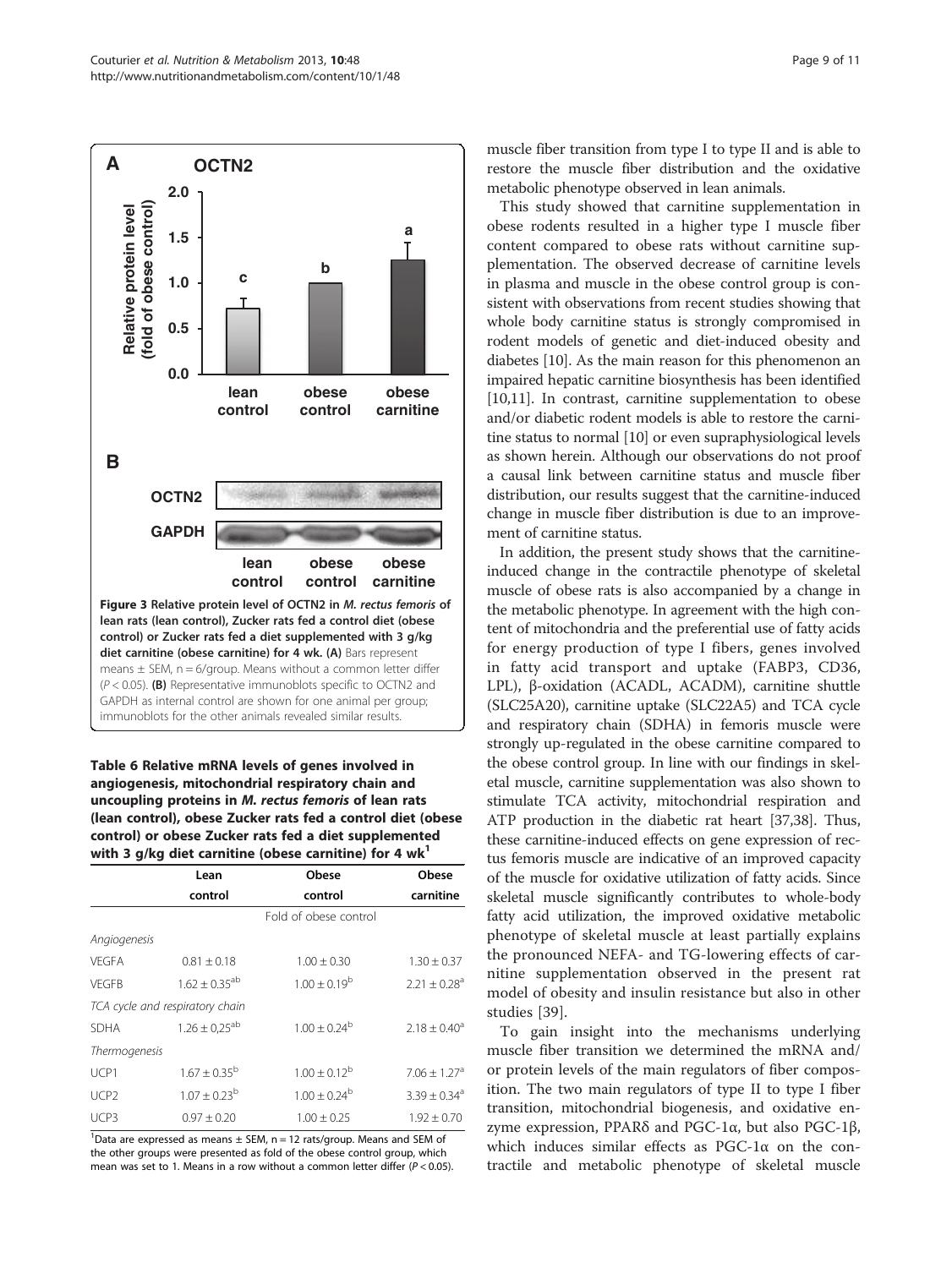<span id="page-9-0"></span>[[40,41\]](#page-10-0), were clearly stronger expressed in rectus femoris muscle of the obese carnitine group than in the obese control group. Regarding that PGC-1α and PGC-1β also regulate angiogenesis through inducing the expression of angiogenic factors like VEGFs, we also determined transcript levels of VEGFA (encoding VEGFa) and VEGFB (encoding VEGFb). VEGFb particularly favors the utilization of fatty acids not only by increasing capillary density and thereby blood perfusion but also by inducing the expression of fatty acid transport proteins (FATPs, CD36) [[42](#page-10-0)]. Correspondingly, VEGFb is mainly expressed in tissues with high mitochondria content and with preferential use of fatty acids as energy source like oxidative skeletal muscle, heart, and brown adipose tissue [[43](#page-10-0)]. The observation that the relative mRNA level of VEGFB was markedly elevated in the obese carnitine group is therefore in line with the induction of PGC-1α and PGC-1β and provides a further indication for the improved oxidative phenotype of rectus femoris muscle in rats of the obese carnitine group. Collectively, our findings strongly suggest that the upregulation of genes encoding PGC-1α, PGC-1β, and PPARδ in rectus femoris muscle by L-carnitine supplementation is responsible for the observed type II to type I fiber transition and the oxidative metabolic phenotype of skeletal muscle of obese Zucker rats.

In conclusion, the results of this study demonstrate that carnitine supplementation to obese Zucker rats significantly improves carnitine status, counteracts the obesity-induced muscle fiber transition from type I to type II and favors an oxidative metabolic phenotype of skeletal muscle which preferentially uses fatty acids as energy source. The enhanced capacity of skeletal muscle to utilize fatty acids was demonstrated by the carnitineinduced up-regulation of genes involved in fatty acid uptake and transport, carnitine uptake, fatty acid βoxidation, mitochondrial fatty acid uptake (carnitine shuttle system) and tricarboxylic acid cycle. These metabolic changes in skeletal muscle are likely to contribute to the pronounced NEFA- and TG-lowering effects of carnitine supplementation in obese Zucker rats. Therefore, carnitine supplementation is supposed to be beneficial for the treatment of elevated levels of metabolic fuels (e.g., fatty acids) which are frequently found in subjects with obesity, insulin resistance, diabetes or metabolic syndrome.

#### Competing interests

The authors declare that they have no competing interests.

#### Authors' contributions

AC, RR and KE designed research and coordinated the study; AC carried out the molecular biological analyses; EM carried out the carnitine analyses; AC, KK and FCM performed muscle fiber typing. AC and KE wrote the paper. KE had primary responsibility for final content. All authors read and approved the final manuscript.

#### Author disclosures

A. Couturier, R. Ringseis, F.-C. Mooren, K. Krüger, E. Most and K. Eder have no conflicts of interest.

#### Author details

<sup>1</sup> Institute of Animal Nutrition and Nutrition Physiology Justus-Liebig-University Giessen, Heinrich-Buff-Ring 26-32, 35390 Giessen, Germany. <sup>2</sup>Department of Sports Medicine, Justus-Liebig-University Giessen Kugelberg 62, 35394 Giessen, Germany.

#### Received: 16 April 2013 Accepted: 29 June 2013 Published: 10 July 2013

#### References

- 1. Pette D, Staron RS: Cellular and molecular diversities of mammalian skeletal muscle fibers. Rev Physiol Biochem Pharmacol 1990, 116:1-76.
- 2. Peter JB, Barnard RJ, Edgerton VR, Gillespie CA, Stempel KE: Metabolic profiles of three fiber types of skeletal muscle in guinea pigs and rabbits. Biochemistry 1972, 11:2627–2633.
- 3. Barnard RJ, Edgerton VR, Furukawa T, Peter JB: Histochemical, biochemical, and contractile properties of red, white, and intermediate fibers. Am J Physiol 1971, 220:410–414.
- 4. Cassano P, Sciancalepore AG, Pesce V, Flück M, Hoppeler H, Calvani M, Mosconi L, Cantatore P, Gadaleta MN: Acetyl-L-carnitine feeding to unloaded rats triggers in soleus muscle the coordinated expression of genes involved in mitochondrial biogenesis. Biochim Biophys Acta 2006, 1757:1421–1428.
- Pesce V, Fracasso F, Musicco C, Lezza AMS, Cantatore P, Gadaleta MN: Acetyl-L-carnitine dietary supplementation to old rats increases mitochondrial transcription factor A content in rat hind limb skeletal muscles. Ann N Y Acad Sci 2004, 1019:430–433.
- 6. Fujita N, Nagatomo F, Murakami S, Kondo H, Ishihara A, Fujino H: Effects of hyperbaric oxygen on metabolic capacity of the skeletal muscle in type 2 diabetic rats with obesity. ScientificWorldJournal 2012, 2012:637978.
- 7. Nagatomo F, Fujino H, Kondo H, Gu N, Takeda I, Ishioka N, Tsuda K, Ishihara A: PGC-1α mRNA level and oxidative capacity of the plantaris muscle in rats with metabolic syndrome, hypertension, and type 2 diabetes. Acta Histochem Cytochem 2011, 44:73–80.
- 8. Grichko VP, Heywood-Cooksey A, Kidd KR, Fitts RH: Substrate profile in rat soleus muscle fibers after hind limb unloading and fatigue. J Appl Physiol 2000, 88:473–478.
- 9. Koves TR, Ussher JR, Noland RC, Slentz D, Mosedale M, Ilkayeva O, Bain J, Stevens R, Dyck JRB, Newgard CB, Lopaschuk GD, Muoio DM: Mitochondrial overload and incomplete fatty acid oxidation contribute to skeletal muscle insulin resistance. Cell Metab 2008, 7:45–56.
- 10. Noland RC, Koves TR, Seiler SE, Lum H, Lust RM, Ilkayeva O, Stevens RD, Hegardt FG, Muoio DM: Carnitine insufficiency caused by aging and over nutrition compromises mitochondrial performance and metabolic control. J Biol Chem 2009, 284:22840–22852.
- 11. Ringseis R, Mooren F, Keller J, Couturier A, Wen G, Hirche F, Stangl GI, Eder K, Krüger K: Regular endurance exercise improves the diminished hepatic carnitine status in mice fed a high-fat diet. Mol Nutr Food Res 2011, 55 (Suppl 2):S193–S202.
- 12. Moriggi M, Cassano P, Vasso M, Capitanio D, Fania C, Musicco C, Pesce V, Gadaleta MN, Gelfi C: A DIGE approach for the assessment of rat soleus muscle changes during unloading: effect of acetyl-L-carnitine supplementation. Proteomics 2008, 8:3588–3604.
- 13. Power RA, Hulver MW, Zhang JY, Dubois J, Marchand RM, Ilkayeva O, Muoio DM, Mynatt RL: Carnitine revisited: potential use as adjunctive treatment in diabetes. Diabetologia 2007, 50:824–832.
- 14. Li D, Kang Q, Wang D: Constitutive co activator of peroxisome proliferator-activated receptor (PPARγ), a novel co activator of PPARγ that promotes adipogenesis. Mol Endocrinol 2007, 21:2320–2333.
- 15. Evans RM, Barish GD, Wang Y: PPARs and the complex journey to obesity. Nat Med 2004, 10:355-361.
- 16. Naya FJ, Mercer B, Shelton J, Richardson JA, Williams RS, Olson EN: Stimulation of slow skeletal muscle fiber gene expression by calcineurin in vivo. J Biol Chem 2000, 275:4545–4548.
- 17. Wu H, Kanatous SB, Thurmond FA, Gallardo T, Isotani E, Bassel-Duby R, Williams RS: Regulation of mitochondrial biogenesis in skeletal muscle by CaMK. Science 2002, 296:349–352.